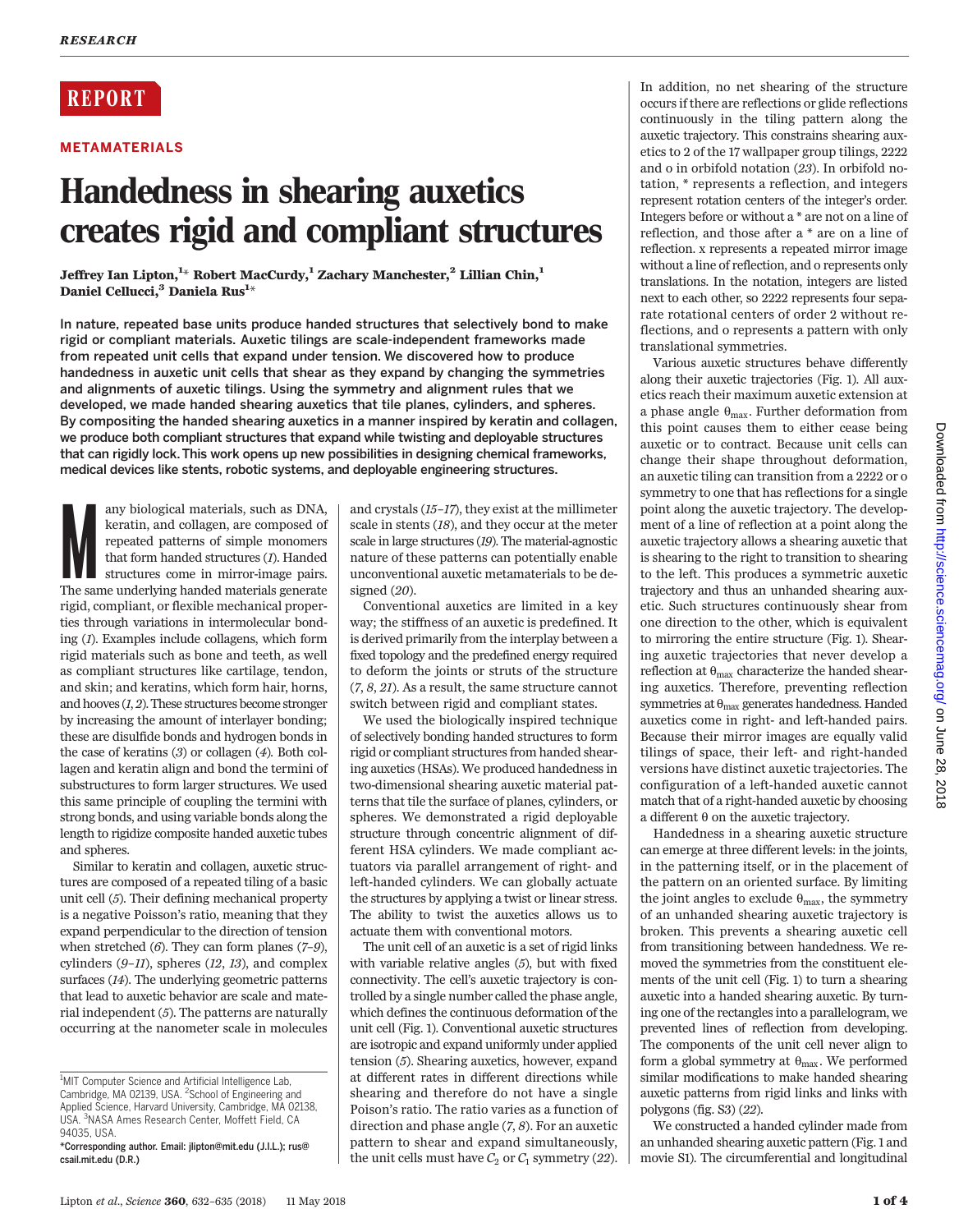#### Fig. 1. Auxetic trajectories with and without mirrors.

Shearing and handed shearing auxetics are made by changing the symmetries of the conventional auxetic patterns. The cells move along the auxetic trajectories by varying  $\theta$ , marked in blue. At the point of maximum auxetic extension,  $\theta_{\text{max}}$ , the trajectory is either symmetric or ceases to be auxetic. To be symmetric,  $\theta_2$  must be a reflection of  $\theta_1$ . If an auxetic shears and it is not symmetric around  $\theta_{\text{max}}$ , it is a handed shearing auxetic, and a vertical mirror switches between the handed patterns. Unhanded shearing auxetics tiled on a cylinder can produce a handed auxetic cylinder.



directions of a cylinder provided a natural coordinate system. A planar unhanded shearing auxetic pattern has a natural orientation along the direction of its emergent line of reflection. When the lines of reflection align with the circumferential or longitudinal directions, the cylinder has no net handedness. When the lines of reflection do not align with the circumferential or longitudinal direction, the cylinder has a net handedness, and the sign of the angle between the lines of reflection and the longitudinal axis determines handedness.

A shearing auxetic tiling on a cylinder or sphere couples the shape's radius, height, and orientation to a twist action around the shape's central axis (see movie S1). Tiling cylinders or spheres to make shearing auxetics requires changing the constraints on the structures. Planar and space filling auxetics have zero principal curvature and can be made of rigid links. However, the surface of a sphere or cylinder has directions of nonzero principal curvature. As the surface expands, the radius of curvature on its surface changes. This necessitates tiling the surface with flexible links that can bend and twist.

We fabricated handed auxetic cylinders and spheres using strips of 0.254-mm-thick spring steel (Fig. 2A). We constructed spheres with a 44 symmetry (fig. S6E). We made cylinders with a 224 pattern constructed from the planar pattern in Fig. 2B, which was based on the unit cell of the reentrant honeycomb auxetic tiling. We found that the cylinders expanded by 613% in

length and 284% in width between their fully contracted and fully extended states. Prebending strips of spring steel can bias the structure to specific points on the auxetic trajectory (fig. S6). We made cylinders with 223 symmetry from tubes of polytetrafluoroethylene (PTFE) using a laser cutter (Fig. 3A), demonstrating that these structures can be fabricated automatically from continuous materials.

We created composite-handed auxetic structures by combining right- and left-handed cylinders or spheres. We aligned three concentric cylinders or spheres along a central axis. The middle structure turns counter to the inner and outer structures to produce left-right-left (LRL)– or right-left-right (RLR)–handed composites (Fig. 2F). We bonded the ends by constraining the poles or edges of the constituent structures to share the same position and orientation. This step ensures that if there is a twist, or compression, the ends of each layer move in unison.

Locking the poles or edges affects the entire composite structure. When the LRL or RLR composite structure is twisted or loaded, two antagonistic layers compress into each other (Fig. 2F). Either the innermost layer expands while the middle layer contracts, or the outermost layer contracts while the middle layer expands. Strong mechanical bonds form where the two antagonistic layers come into contact (Fig. 2D). As the structure is loaded, the forces between the antagonistic layers increase, fixing them relative to each other. Because of the mechanical bonds, the structure is unable to expand or contract under a load without buckling. This is analogous to the disulfide bonds of keratin or the hydrogen bonding on collagen that prevents the constituent elements from separating or sliding past each other.

When locked (the structure has been constrained to some particular  $\theta$ ), the primary resistance to deformation in the constituent layers is the energy needed to deform the links and hinges. In this state, other deformation modes, such as buckling of the links, must store the energy. Often the alignment of the different layers effectively shortens the links' length by introducing node points where two layers are in contact (Fig. 2, D and E). The LRL cylinders had 1.5 times the ultimate compressive strength of LLL and 6.8 times that of the single HSA cylinders (Fig. 2C). The LRL and LLL composite cylinders had the same effective stiffness, which was 6.2 times the stiffness of the individual cylinders and 2.7 times that of right-left (RL) composites. Unlike a bistable auxetic pattern (24), the rigid LRL composite state can exist at any point along the auxetic trajectory.

A simple RL composite cannot be rigid without torsional preloading because it may not form the mechanical bonds. Without preloading, the layers can separate when the outer layer expands and the inner layer contracts. This produces a notably more compliant structure under loading. Similarly, the left-left-left (LLL) or right-right-right (RRR) structures do not generate interlayer mechanical bonds, because there is little to no normal force on the contact points, allowing the structure to globally twist and collapse.

We made compliant structures by eliminating bonds along the lengths of differently handed cylinders while maintaining the end bonds. We composited cylinders of different handedness parallel to each other, but with mechanically coupled ends. The cylinders were hollow tubes of Teflon, 16 cm long, 25.4 mm in diameter, 1.59 mm thick, and cut with a 223 pattern. Each tube required a net torque or external force to maintain state. In Fig. 3C, we see the external loading relative to extension of a single tube. The two tubes required an equal and opposite torque because they were right- and left-handed, respectively. By connecting the ends to each other, the structure self-frustrated and remained opened. Because they were parallel and not concentric, they did not interfere with each other under flexural loading and therefore could flex substantially.

We created a linear actuator using the compliant parallel tube structure with one pair of cylinder ends connected to a rigid plate and the other to a set of gears (Fig. 3A). The ends with the gears could rotate counter to each other but maintained a fixed distance. When the gears rotated, the structure elongated. The two counterrotating cylinders oppose each other, ensuring no net torque on the rigid plate. This actuator had a 30% elongation and can deflect under external forces (Fig. 3B). We arranged four cylinders in a two-by-two grid of alternating rightand left-handed cylinders (Fig. 3D and movie S2).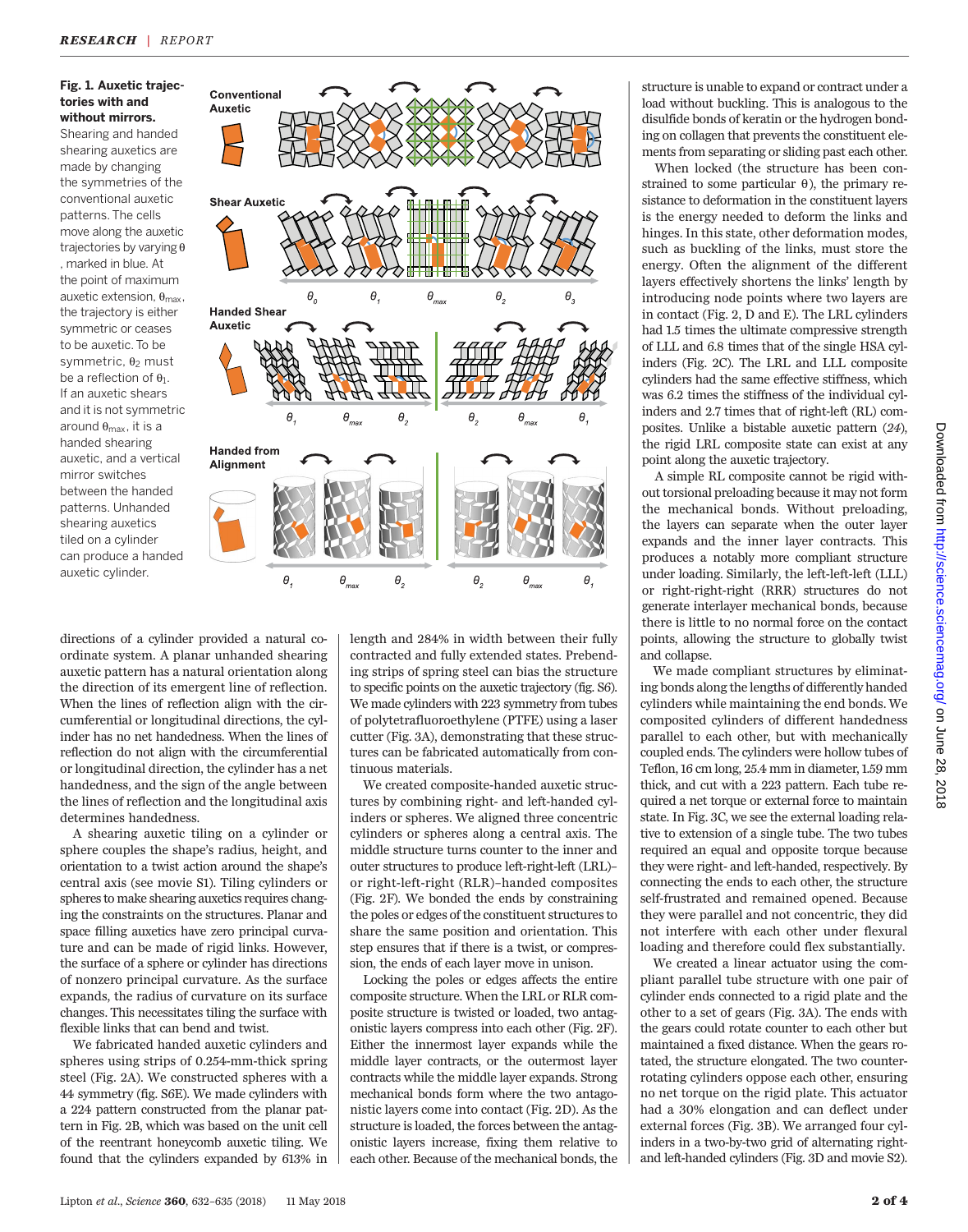This configuration yields a 4-degree-of-freedom composite actuator. One end of each cylinder is connected to a rigid plate, and the other end is constrained to a plane and attached to a servo. This arrangement allows subsections of the actuator to activate, enabling control over linear extension, twist, and bending in two directions. The handed shearing auxetic structure converts the rotation into linear displacement without a screw and nut, rack and pinion, or linkage sys-

tem typically found in a linear actuator. The actuator itself is hollow, allowing wiring or other structures to occupy the center of the actuator.

We can produce HSAs from a variety of materials to tile the plane, spheres, or cylinders. The



Fig. 2. Concentric handed shearing auxetics produce rigidity. Rigid and compliant structures made from handed shearing auxetic patterns. (A and B) A 2222 shearing auxetic tiling (B) can cover the plane and make HSA cylinders (A). (C) Composite HSA cylinders of different handedness have different strengths based on their structure. (D) LRL or RLR make mechanical bonds by self-interfering. (E)The LLL or

RRR layers do not make mechanical bonds.  $(F)$  Under loading, the composite HSA performs quite differently. The LRL composite holds 4 kg without notable deformation. The LLL twists and collapses inward under 2.3 kg. The RL structure delaminates and can only hold 1.1 kg with deformation, and the single-layer HSA fully collapses under 0.57 kg of mass.

### Fig. 3. Compliant handed shearing auxetic actuators.

Actuators made from handed shearing auxetics. Right (R)– and left (L)–handed shearing auxetic (HSA) cylinders make compliant or rigid structures. (A) Counterrotating right and left HSA cylinders that are parallel to each other generate linear extension with no net torque. (B) While extended, these actuators remain compliant. (C) External loading of an HSA cylinder has hysteretic loss. (D) Four HSA cylinders combined to make a 4-degree-offreedom actuator. Controlling the twist of each HSA allows the system to move up and down, side to side, and front to back and to twist left and right.

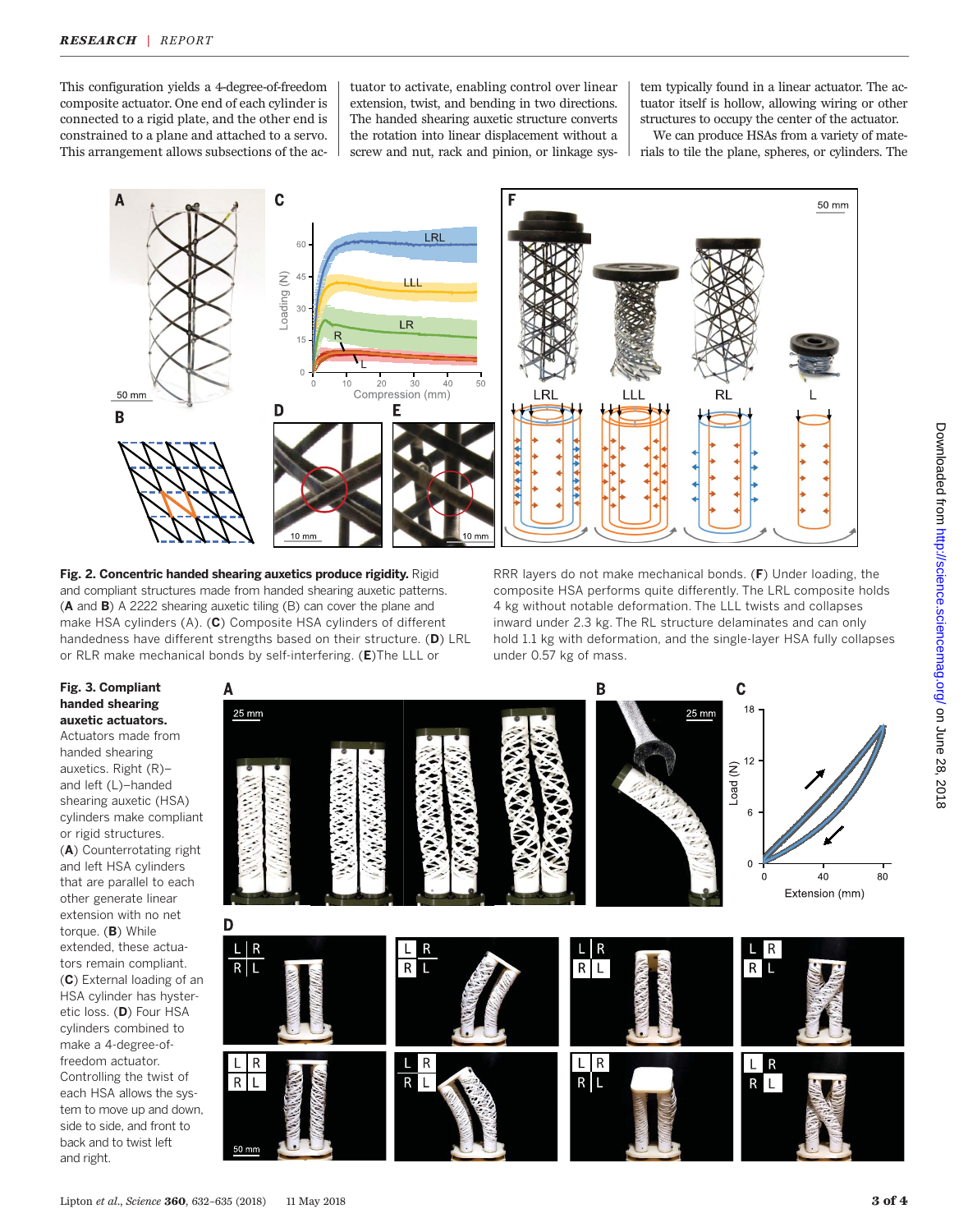scale independence of this strategy could find application in engineered DNA structures, chemical microstructures, medical stents, or large engineered structures. We have shown that HSA spheres and cylinders can produce rigid structures that resist torsional and axial loading by exploiting global locking. Such deployable and rigidizing structures could be useful in biomedical, architectural, and space applications. Space structures made from HSAs may match the deployability of existing mast designs (25, 26) with greater structural simplicity and reduced fabrication effort. If applied to stent and shunt design, smaller punctures could be used to implant rigid tubing. We have also harnessed the response of HSA cylinders to global twist to realize actuators that use conventional motors but are compliant like soft robotic actuators.

#### REFERENCES AND NOTES

- 1. E. Renuart, C. Viney, Pergamon Materials Series 4, 223–267 (2000).
- 2. M. Feughelman, Mechanical Properties and Structure of Alpha-Keratin Fibres: Wool, Human Hair and Related Fibres (UNSW Press, 1997).
- 3. A. N. Parbhu, W. G. Bryson, R. Lal, Biochemistry 38, 11755–11761 (1999).
- 4. M. D. Shoulders, R. T. Raines, Annu. Rev. Biochem. 78, 929–958 (2009).
- 5. C. Borcea, I. Streinu, Proc. Math. Phys. Eng. Sci. 471, 20150033 (2015).
- 6. R. Lakes, Science 235, 1038–1040 (1987).
- 7. J. N. Grima et al., Proc. Math. Phys. Eng. Sci. 468, 810–830 (2011). 8. J. N. Grima, E. Manicaro, D. Attard, Proc. Math. Phys. Eng. Sci. 467, 439–458 (2010).
- 9. R. Gatt et al., Sci. Rep. 5, 8395 (2015).
- 10. A. Lazarus, P. M. Reis, Adv. Eng. Mater. 17, 815–820 (2015).
- 11. N. Karnessis, G. Burriesci, Smart Mater. Struct. 22, 084008 (2013).
- 12. J. Shim, C. Perdigou, E. R. Chen, K. Bertoldi, P. M. Reis,
- Proc. Natl. Acad. Sci. U.S.A. 109, 5978–5983 (2012). 13. W. J. Spenner Dolla, Rotational expansion auxetic structures.
- US Patent 8,652,602. (February 2014). 14. M. Konaković et al., ACM Trans. Graph. 35, 89 (2016).
- 15. A. Yeganeh-Haeri, D. J. Weidner, J. B. Parise, Science 257, 650–652 (1992).
- 16. A. Alderson, K. E. Evans, Phys. Rev. Lett. 89, 225503 (2002).
- 17. K. Evans, B. Caddock, J. Phys. D Appl. Phys. 22, 1883–1887 (1989). 18. M. N. Ali, J. J. Busfield, I. U. Rehman, J. Mater. Sci. Mater. Med. 25, 527–553 (2014).
- 19. K. E. Evans, A. Alderson, Adv. Mater. 12, 617–628 (2000).
- 20. T. Frenzel, M. Kadic, M. Wegener, Science 358, 1072–1074 (2017). 21. J. Rossiter, K. Takashima, F. Scarpa, P. Walters, T. Mukai,
- Smart Mater. Struct. 23, 045007 (2014).
- 22. Materials and methods are available as supplementary materials. 23. J. H. Conway, H. Burgiel, C. Goodman-Strauss, The Symmetries
- of Things (CRC Press, Boca Raton, 2016). 24. A. Rafsanjani, D. Pasini, Extreme Mech. Lett. 9, 291–296 (2016).
- 25. M. E. McEachen, T. A. Trautt, D. M. Murphy, The ST8 SAILMAST validation experiment. 46th AIAA Structures, Structural Dynamics and Materials Conference (2005).

26. N. Knight et al., 2012. FAST Mast structural response to axial loading: modeling and verification. 53rd AIAA/ASME/ ASCE/AHS/ASC Structures, Structural Dynamics and Materials Conference 20th AIAA/ASME/AHS Adaptive Structures Conference 14th AIAA (2012).

#### ACKNOWLEDGMENTS

Funding: This work was funded by NSF grants EFRI-1240383 and CCF-1138967 and in part by NASA Space Technology Research Grant NNX13AL38H. Author contributions: J.I.L. and D.C. developed the initial planar examples of handed shearing auxetics. J.I.L. extended the concept to nonplanar structures under the supervision of D.R. R.M. and L.C. developed the fabrication and testing processes and collected the data on the structures. J.I.L. and Z.M. developed the mathematical formalism. D.R. was responsible for the direction and funding of this research. All authors contributed to the writing of the paper. Competing interests: Two U.S. provisional patents (application numbers 62/630,739 and 62/491,089) have been filed related to this work. Data and materials availability: All data are available in the manuscript or the supplementary materials.

#### SUPPLEMENTARY MATERIALS

[www.sciencemag.org/content/360/6389/632/suppl/DC1](http://www.sciencemag.org/content/360/6389/632/suppl/DC1) Materials and Methods Figs. S1 to S10 Tables S1 and S2 References (27–35) Movies S1 to S3

9 November 2017; accepted 3 March 2018 10.1126/science.aar4586